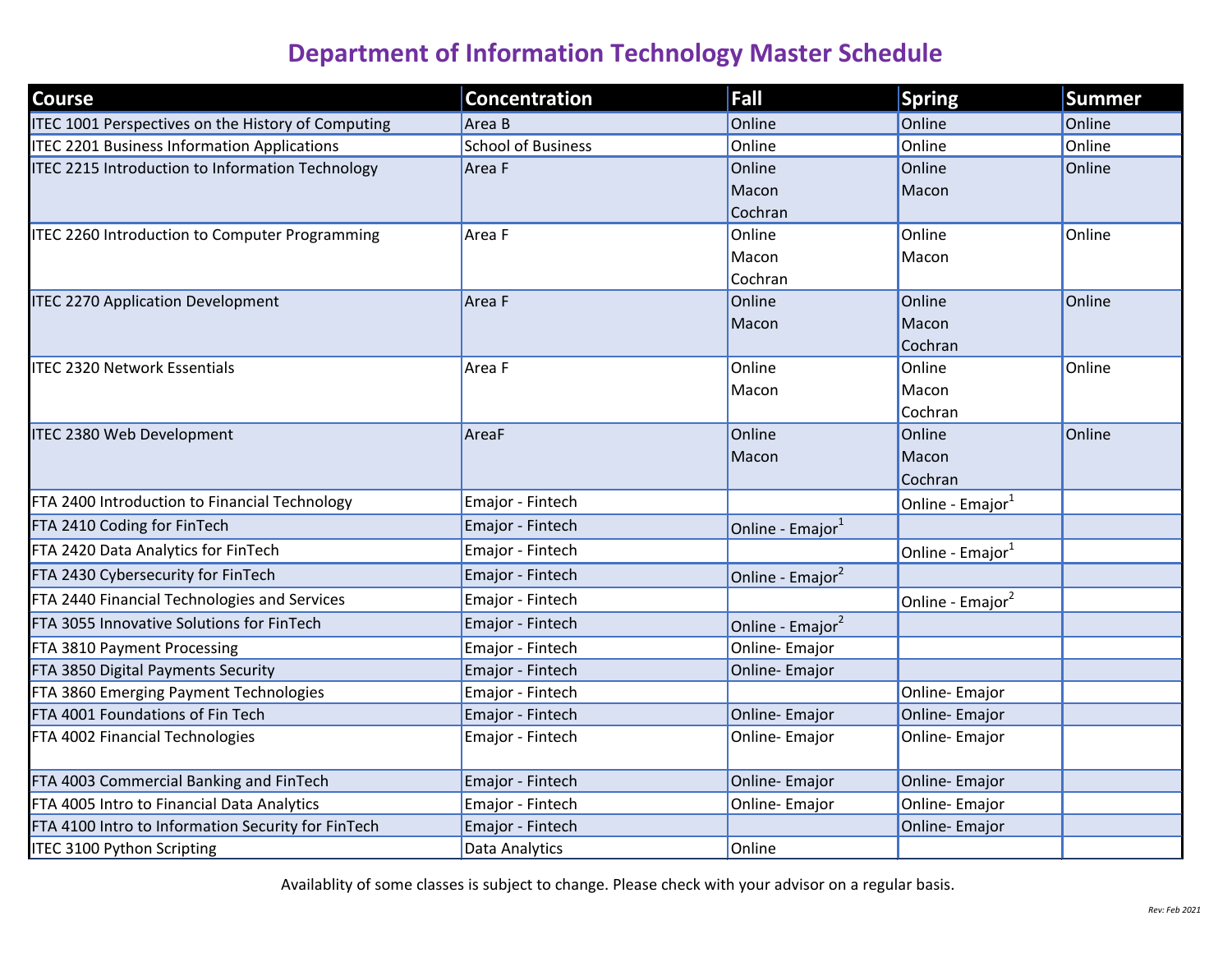| ITEC 3155 Systems Analysis and Design                | Core                          | Online            | Online              | Online |
|------------------------------------------------------|-------------------------------|-------------------|---------------------|--------|
|                                                      |                               | Macon             | Macon               |        |
|                                                      |                               | Cochran           |                     |        |
| <b>ITEC 3220 Hardware and Systems Software</b>       | <b>Network Administration</b> |                   |                     | Online |
| ITEC 3235 Human Computer Interaction                 | Core                          | Online            | Online              | Online |
|                                                      |                               | Macon             | Macon               |        |
|                                                      |                               |                   | Cochran             |        |
| ITEC 3236 Interactive Digital Media                  | Digital Media/Game Design     | Online            | Online              | Online |
| <b>ITEC 3245 Database Principles</b>                 | Core                          | Online            | Online              |        |
|                                                      |                               | Macon             | Macon               |        |
|                                                      |                               | Cochran           |                     |        |
| <b>ITEC 3250 Software Engineering</b>                | Software Engineering          | Online            |                     |        |
| <b>ITEC 3265 Operating Systems</b>                   | Software Engineering          | Online            |                     |        |
|                                                      |                               | Macon (odd years) |                     |        |
| ITEC 3280 Web Programming                            | Web Applications Development  | Online            |                     |        |
|                                                      |                               |                   |                     |        |
|                                                      |                               |                   |                     |        |
| <b>ITEC 3300 Project Management</b>                  | Core                          | Online            | Online              | Online |
|                                                      |                               | Macon             | Macon               |        |
|                                                      |                               |                   | Cochran             |        |
| ITEC 3325 Windows Systems Administration             | Cybersecurity                 | Online            | Online              |        |
|                                                      | <b>Network Administration</b> | Macon             | Cochran (odd years) |        |
| ITEC 3328 Linux Systems Administration               | <b>Cyber Forensics</b>        | Online            | Online              |        |
|                                                      | Cybersecurity                 | Macon             | Cochran (odd years) |        |
|                                                      | <b>Network Administration</b> |                   |                     |        |
| ITEC 3351 Analytics and Organizational Intelligence  | Data Analytics                | Online            |                     |        |
| <b>ITEC 3355 Data Mining</b>                         | Data Analytics                |                   | Online              |        |
| <b>ITEC 4200 Foundations of Information Security</b> | Core                          | Online            | Online              | Online |
|                                                      |                               | Macon             | Macon               |        |
|                                                      |                               | Cochran           |                     |        |
| <b>ITEC 4205 Legal and Ethical Issues</b>            | Core                          | Online            | Online              | Online |
|                                                      |                               | Macon             | Macon               |        |
|                                                      |                               |                   | Cochran(even years) |        |
|                                                      |                               |                   |                     |        |

Availablity of some classes is subject to change. Please check with your advisor on a regular basis.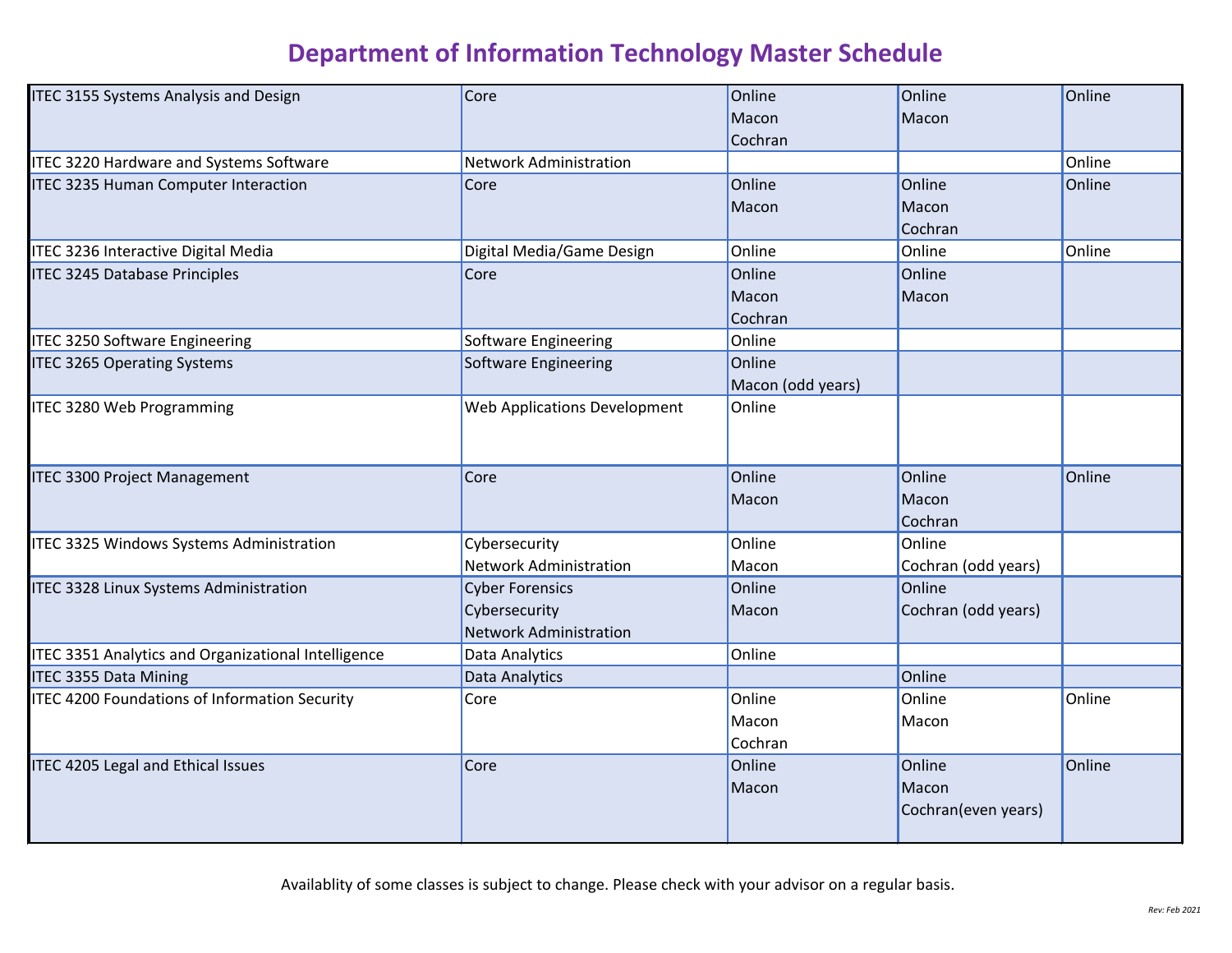| <b>ITEC 4230 Graphic Imaging</b>                          | Digital Media/Game Design           | Online               |                   | Online |
|-----------------------------------------------------------|-------------------------------------|----------------------|-------------------|--------|
| ITEC 4231 Design Content for Instructional Applications   | Digital Media/Game Design           |                      |                   | Online |
| <b>ITEC 4237 3D Modeling and Animation</b>                | Digital Media/Game Design           |                      | Online            |        |
| <b>ITEC 4238 2D Computer Animation</b>                    | Digital Media/Game Design           | Online               |                   |        |
| <b>ITEC 4242 Database Administration</b>                  | <b>Network Administration</b>       |                      | Online            |        |
| <b>ITEC 4244 Database Programming</b>                     | Web Applications Development        | Online               |                   | Online |
|                                                           | Data Analytics                      |                      |                   |        |
| ITEC 4254 Business Driven Technology                      | Electives/School of Business        |                      |                   | Online |
| <b>ITEC 4255 Game Design and Development</b>              | Digital Media/Game Design           | Online               |                   |        |
| ITEC 4261 Intro to JAVA Programming                       | <b>Software Engineering</b>         | Online               | Online            | Online |
|                                                           | Web Applications Development        | Macon (even years)   |                   |        |
| <b>ITEC 4264 Data Structures and Algorithm Analysis</b>   | Software Engineering                | Online               | Online            |        |
|                                                           | Web Applications Development        | Macon (even years)   |                   |        |
| ITEC 4266 C++ Programming                                 | Software Engineering                |                      | Online            |        |
|                                                           |                                     |                      | Macon (odd years) |        |
| ITEC 4269 Client/Server Systems Programming               | <b>Software Engineering</b>         |                      | Online            | Online |
|                                                           | <b>Web Applications Development</b> |                      | Macon (odd years) |        |
| <b>ITEC 4270 Robot Programming</b>                        | Software Engineering                | Macon (odd years)    |                   | Online |
| ITEC 4284 Web Multimedia Delivery                         | Digital Media/Game Design           |                      | Online            |        |
| <b>ITEC 4285 Network Services</b>                         | <b>Network Administration</b>       | Online               |                   |        |
| ITEC 4286 Web Applications Development                    | <b>Web Applications Development</b> |                      | Online            |        |
| <b>ITEC 4288 Electronic Commerce Systems</b>              | Electives/School of Business        |                      |                   | Online |
| ITEC 4310 Critical Infrastructure Security and Resilience | Cybersecurity (elective)            | Online               |                   |        |
| ITEC 4320 Industrial Control Systems Security             | Cybersecurity (elective)            |                      | Online            |        |
|                                                           |                                     |                      |                   |        |
| <b>ITEC 4321 Forensics/Data Recovery</b>                  | <b>Cyber Forensics</b>              | Online               |                   |        |
|                                                           | Cybersecurity                       | Macon                |                   |        |
| <b>ITEC 4322 Advanced Digital Forensics</b>               | <b>Cyber Forensics</b>              |                      | Online            |        |
|                                                           |                                     |                      | Macon (odd years) |        |
| <b>ITEC 4323 Mobile Forensics</b>                         | <b>Cyber Forensics</b>              |                      |                   | Online |
| <b>ITEC 4329 Data Communications</b>                      | <b>Network Administration</b>       | Online               |                   |        |
|                                                           | Software Engineering                |                      |                   |        |
| <b>ITEC 4330 Routing and Switching</b>                    | <b>Network Administration</b>       | Macon (odd years)    | Online            |        |
|                                                           |                                     | Cochran (even years) |                   |        |

Availablity of some classes is subject to change. Please check with your advisor on a regular basis.